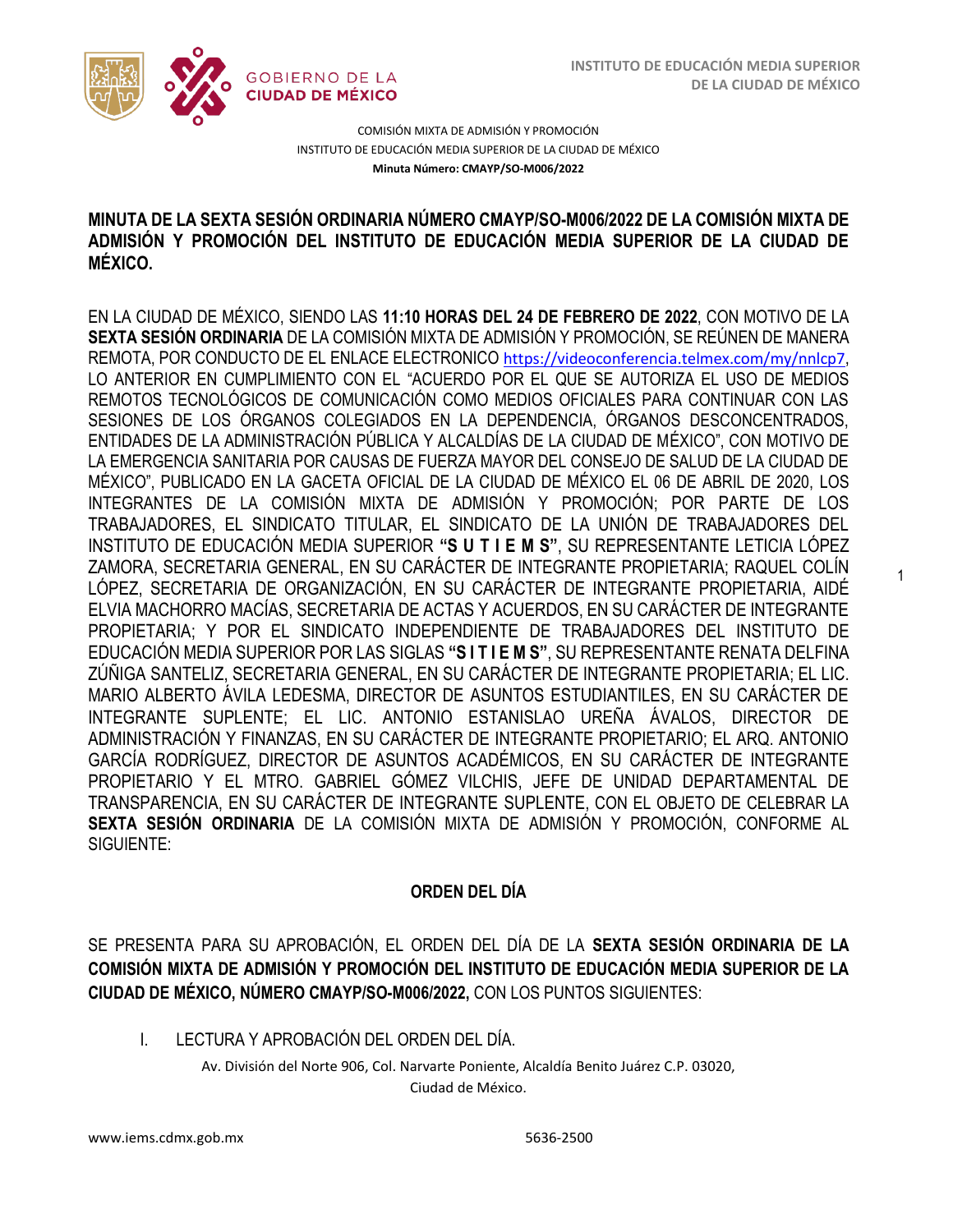

COMISIÓN MIXTA DE ADMISIÓN Y PROMOCIÓN INSTITUTO DE EDUCACIÓN MEDIA SUPERIOR DE LA CIUDAD DE MÉXICO **Minuta Número: CMAYP/SO-M006/2022**

- II. SE PRESENTA PARA SU APROBACIÓN EL DICTAMEN **DIC-IEMS-CMAYP-009-2022.**
- III. ASUNTOS GENERALES
- IV. SE PRESENTA PARA SU APROBACIÓN LA PROPUESTA DE FECHA PARA LA CELEBRACIÓN DE **SÉPTIMA SESIÓN ORDINARIA** DE LA COMISIÓN MIXTA DE ADMISIÓN Y PROMOCIÓN.

## **M I N U T A**

**PRIMERO.** DE ACUERDO CON LA LISTA DE ASISTENCIA DE LOS INTEGRANTES DE LA COMISIÓN, EXISTE QUÓRUM LEGAL VÁLIDO PARA LLEVAR A CABO LA SEXTA SESIÓN ORDINARIA DE LA COMISIÓN MIXTA DE ADMISIÓN Y PROMOCIÓN.

LAS PERSONAS INTEGRANTES DE LA COMISIÓN MIXTA DE ADMISIÓN Y PROMOCIÓN DEL INSTITUTO DE EDUCACIÓN MEDIA SUPERIOR DE LA CIUDAD DE MÉXICO APRUEBAN POR UNANIMIDAD, EL ORDEN DEL DÍA DE LA SEXTA SESIÓN ORDINARIA CON LOS PUNTOS SIGUIENTES:

- I. LECTURA Y APROBACIÓN DEL ORDEN DEL DÍA.
- II. SE PRESENTA PARA SU APROBACIÓN EL DICTAMEN **DIC-IEMS-CMAYP-009-2022.**
- III. ASUNTOS GENERALES
- IV. SE PRESENTA PARA SU APROBACIÓN LA PROPUESTA DE FECHA PARA LA CELEBRACIÓN DE **SÉPTIMA SESIÓN ORDINARIA** DE LA COMISIÓN MIXTA DE ADMISIÓN Y PROMOCIÓN.

**SEGUNDA. -** LOS INTEGRANTES DE LA COMISIÓN MIXTA DE ADMISIÓN Y PROMOCIÓN TOMAN CONOCIMIENTO Y APRUEBAN EN TODAS Y CADA UNA DE SUS PARTES EL DICTAMEN **DIC-IEMS-CMAYP-009-2022** PARA TODOS LOS EFECTOS ADMINISTRATIVOS CORRESPONDIENTES.

### **TERCERA.** – ASUNTOS GENERALES.

LA REPRESENTACIÓN DE SUTIEMS SOLICITA FECHA PARA LA PRESENTACIÓN DEL PROYECTO DE CONVOCATORIA PARA CAMBIO DE TURNO Y/O PLANTEL DE PERSONAL ADMINISTRATIVO. LA DIRECCIÓN DE ADMINISTRACIÓN Y FINANZAS INFORMA QUE EN LA SIGUIENTE REUNIÓN ORDINARIA ENTREGARÁ EL PROYECTO CORRESPONDIENTE PARA QUE SEA REVISADO Y EVALUADO POR LOS INTEGRANTES DE ESTA COMISIÓN CON EL PROPÓSITO DE ESTAR EN POSIBILIDADES DE DICTAMINAR LA CONVOCATORIA EN LA SIGUIENTE REUNIÓN. LA REPRESENTACIÓN DE SITIEMS CONSIDERA QUE ANTES DE GENERAR NUEVAS CONVOCATORIAS SE DEBE PROCEDER A CERRAR LAS QUE TODAVÍA SE ENCUENTRAN PENDIENTES.

LA REPRESENTACIÓN DE SUTIEMS SOLICITA EL CUMPLIMIENTO DE LA ENTREGA DEL MODELO DE CONTRATO PARA LOS COMPAÑEROS QUE OBTUVIERON A TRAVÉS DE LA CONVOCATORIA PÚBLICA ABIERTA UNA PLAZA DE DTI, ASIMISMO SOLICITA SE SEÑALE LA FECHA EN LA QUE SE LLEVARÁ A CABO LA SUSCRIPCIÓN POR PARTE DE LOS INTERESADOS DE ESTE INSTRUMENTO LEGAL. EN RESPUESTA LA

Av. División del Norte 906, Col. Narvarte Poniente, Alcaldía Benito Juárez C.P. 03020,

Ciudad de México.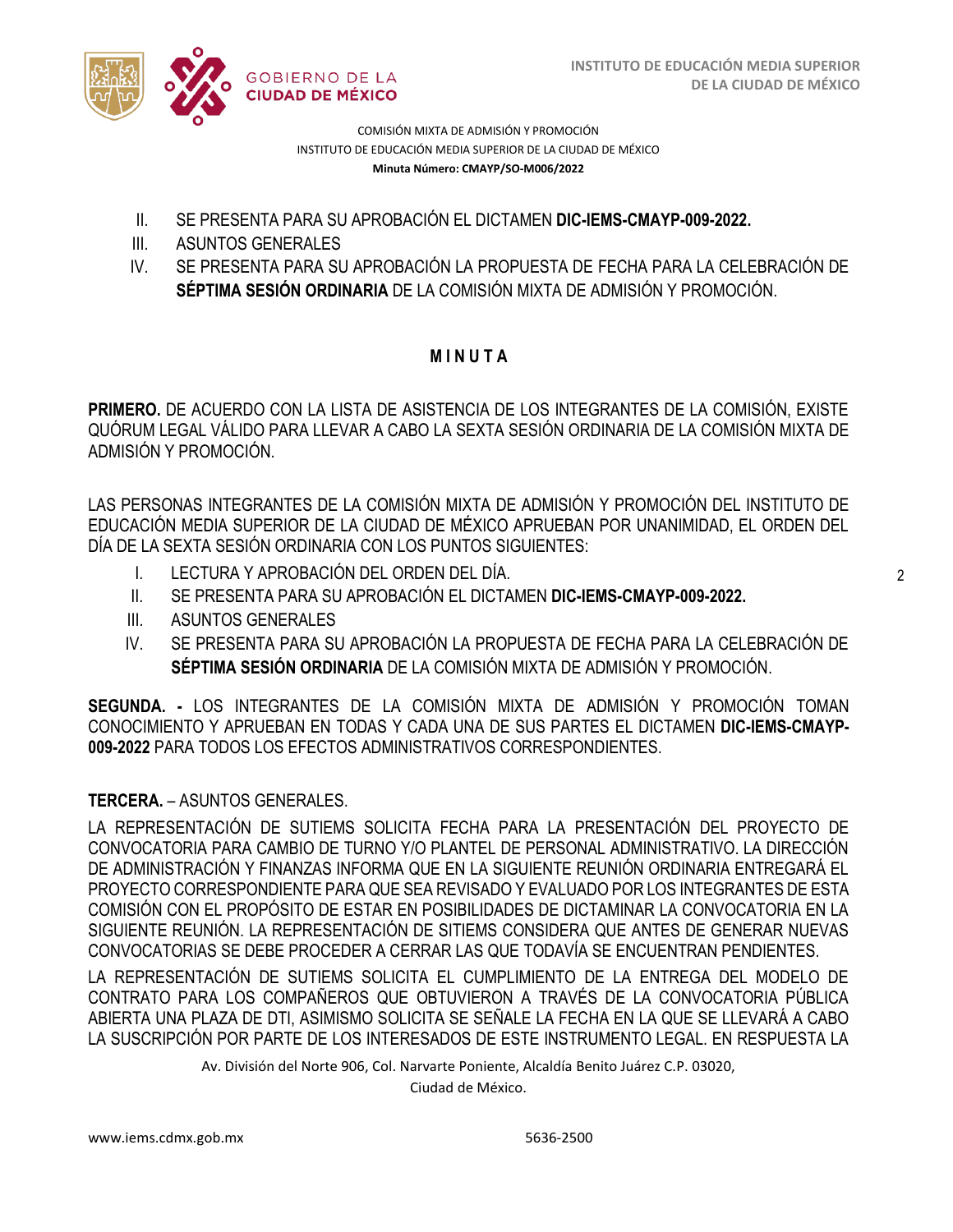3



COMISIÓN MIXTA DE ADMISIÓN Y PROMOCIÓN INSTITUTO DE EDUCACIÓN MEDIA SUPERIOR DE LA CIUDAD DE MÉXICO **Minuta Número: CMAYP/SO-M006/2022**

DIRECCIÓN DE ADMINISTRACIÓN Y FINANZAS SEÑALA QUE EN ESTA SESIÓN Y DE CONFORMIDAD CON EL  DEL SINDICATO TITULAR DEL CCT. RESPECTO A LA FECHA, ÉSTA PODRÁ DEFINIRSE UNA VEZ QUE SE MARCO NORMATIVO SE HA HECHO ENTREGA DEL MODELO DE CONTRATO A LA SECRETARIA GENERAL ENTREGUEN LAS OBSERVACIONES POR PARTE DEL SUTIEMS A LA DIRECCIÓN DE ADMINISTRACIÓN Y FINANZAS.

SITIEMS SOLICITA A LA DIRECCIÓN DE ADMINISTRACIÓN Y FINANZAS QUE DÉ CUMPLIMIENTO A LAS DISPOSICIONES DEL RCMAYP Y ENTREGUE LA ACTUALIZACIÓN DEL TOTAL DE PLAZAS DE BASE A LOS INTEGRANTES DE ESTA COMISIÓN. ANTONIO UREÑA SE COMPROMETE A ENTREGAR EN LA PRÓXIMA SESIÓN A LAS SECRETARIAS GENERALES DE CADA SINDICATO LA ACTUALIZACIÓN CORRESPONDIENTE.

**CUARTA. -** LOS INTEGRANTES DE LA COMISION MIXTA DE ADMISIÓN Y PROMOCIÓN TOMAN CONOCIMIENTO EL SEÑALAMIENTO PARA QUE TENGA VERIFICATIVO LA CELEBRACIÓN DE **LA SÉPTIMA SESIÓN ORDINARIA** DE LA COMISIÓN MIXTA DE ADMISIÓN Y PROMOCIÓN EL **03 DE MARZO DE 2022**, A LAS **11:00 HORAS,** SE ENVIARÁ MEDIANTE CORREO ELECTRÓNICO LA INVITACIÓN DE LA MISMA.

**QUINTA. -**LOS ACUERDOS TOMADOS EN LA PRESENTE SESIÓN, SON VÁLIDOS Y SURTIRÁN SUS EFECTOS LEGALES Y JURÍDICOS EN TÉRMINOS DE LO DISPUESTO POR EL NUMERAL TERCERO, PÁRRAFO SÉPTIMO Y OCTAVO DEL "ACUERDO POR EL QUE SE AUTORIZA EL USO DE MEDIOS REMOTOS TECNOLÓGICOS DE COMUNICACIÓN COMO MEDIOS OFICIALES PARA CONTINUAR CON LAS SESIONES DE LOS ÓRGANOS COLEGIADOS EN LA DEPENDENCIA, ÓRGANOS DESCONCENTRADOS, ENTIDADES DE LA ADMINISTRACIÓN PÚBLICA Y ALCALDÍAS DE LA CIUDAD DE MÉXICO, CON MOTIVO DE LA EMERGENCIA SANITARIA POR CAUSAS DE FUERZA MAYOR DEL CONSEJO DE SALUD DE LA CIUDAD DE MÉXICO", PUBLICADO EN LA GACETA OFICIAL DE LA CIUDAD DE MÉXICO EL 06 DE ABRIL DE 2020.

**SEXTO. -** LOS INTEGRANTES DE LA COMISIÓN EXPRESARON SU CONSENTIMIENTO, LA QUE SURTIRÁ EFECTOS LEGALES A PARTIR DE SU PUBLICACIÓN EN LA PÁGINA OFICIAL DEL INSTITUTO DE CONFORMIDAD CON EL NUMERAL WQUINTA DE LA PRESENTE MINUTA, Y LAS FIRMAS AUTÓGRAFAS DE LOS QUE EN ELLA INTERVINIERON SE ASENTARÁN UNA VEZ TERMINADA LA EMERGENCIA SANITARIA.

**---------------ESTE DOCUMENTO SE FIRMA SIENDO LAS 17:45 HORAS DEL 10 DE MARZO DE 2022----------------- -----------------------------------------------------------------------------------------------------------------------------------------------------------**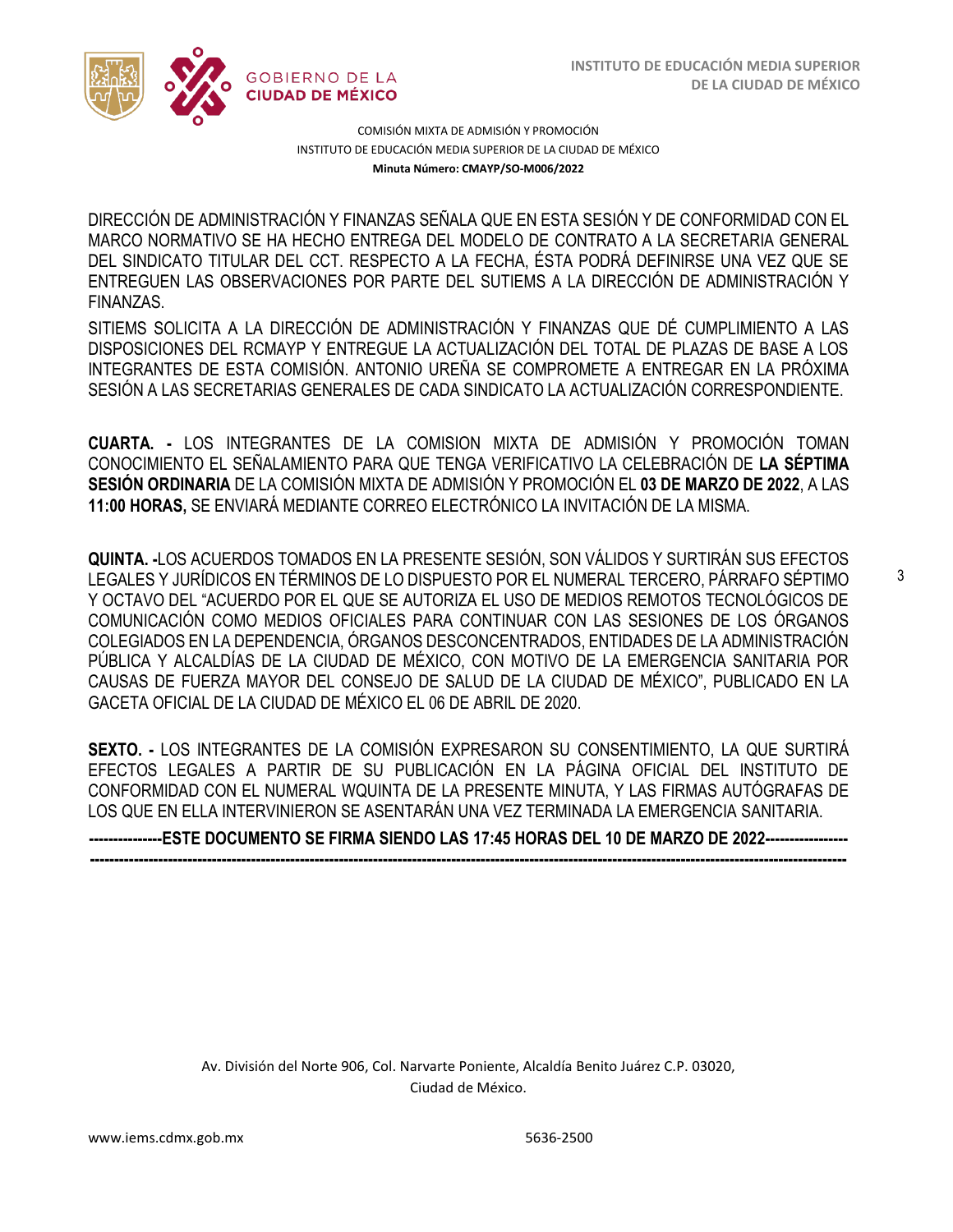

**INSTITUTO DE EDUCACIÓN MEDIA SUPERIOR DE LA CIUDAD DE MÉXICO**

COMISIÓN MIXTA DE ADMISIÓN Y PROMOCIÓN INSTITUTO DE EDUCACIÓN MEDIA SUPERIOR DE LA CIUDAD DE MÉXICO **Minuta Número: CMAYP/SO-M006/2022**

# FIRMAN LAS PARTES  **POR PARTE DE LOS TRABAJADORES DEL IEMSCDMX**

**LETICIA LÓPEZ ZAMORA RENATA DELFINA ZÚÑIGA SANTELIZ**

INTEGRANTE PROPIETARIA

SECRETARIA GENERAL DEL SINDICATO DE LA UNIÓN DE TRABAJADORES DEL INSTITUTO DE EDUCACIÓN MEDIA SUPERIOR (SUTIEMS)

INTEGRANTE PROPIETARIA

SECRETARIA GENERAL DEL SINDICATO INDEPENDIENTE DE TRABAJADORES DEL INSTITUTO DE EDUCACIÓN MEDIA SUPERIOR (SITIEMS)

**RAQUEL COLÍN LÓPEZ AIDÉ ELVIA MACHORRO MACÍAS**

INTEGRANTE PROPIETARIA

SECRETARIA DE ORGANIZACIÓN DEL SINDICATO DE LA UNIÓN DE TRABAJADORES DEL INSTITUTO DE EDUCACIÓN MEDIA SUPERIOR (SUTIEMS)

INTEGRANTE PROPIETARIA

SECRETARIA DE ACTAS Y ACUERDOS DEL SINDICATO DE LA UNIÓN DE TRABAJADORES DEL INSTITUTO DE EDUCACIÓN MEDIA SUPERIOR (SUTIEMS)